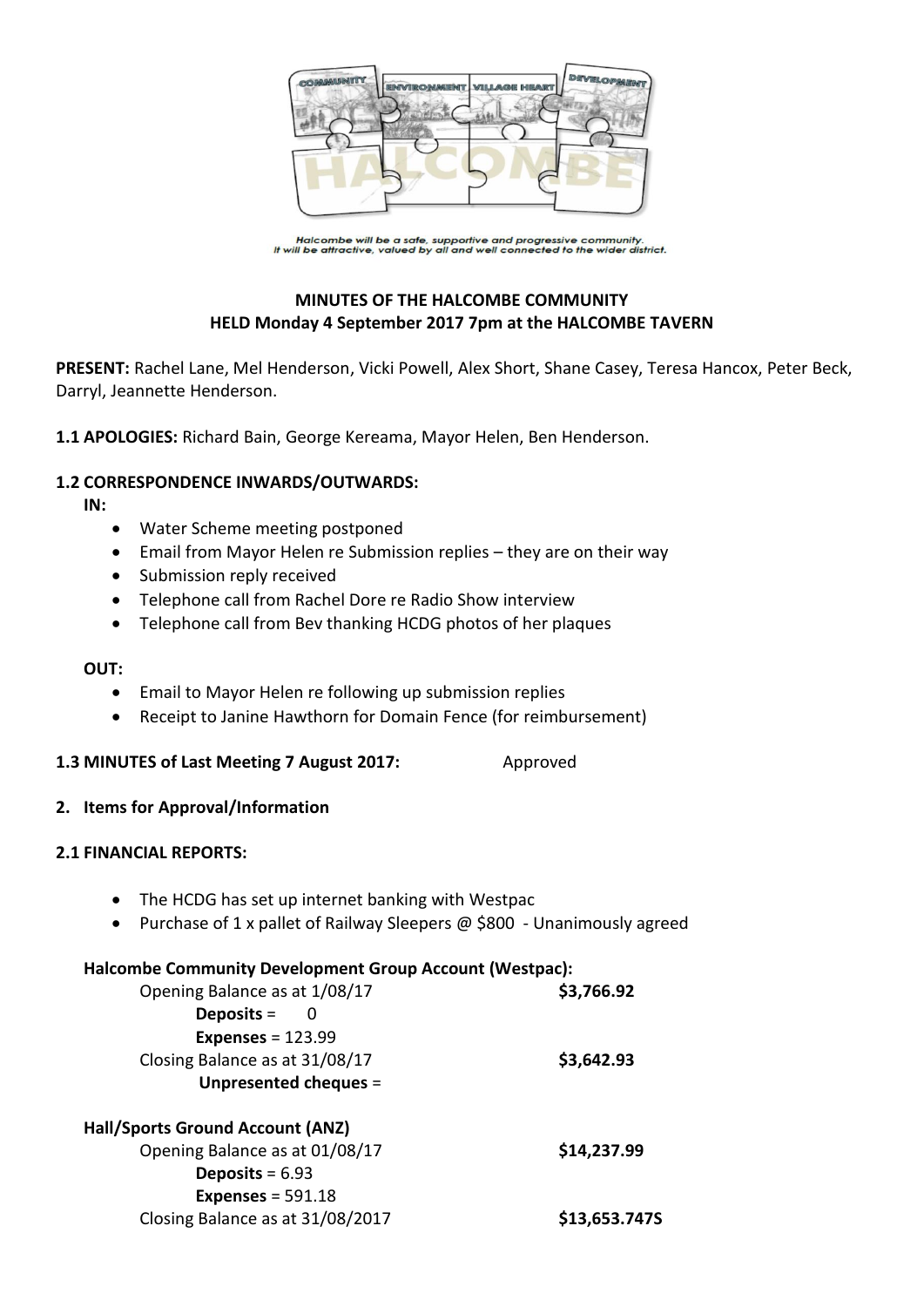## **COUNCIL REPORT:**

- Mayor Helen request Stanway/Halcombe Water Scheme AGM be postponed as the date clashed with the Community Honours Awards.
- Broadband update from Central Government. to region being looked at by Richard Templar
	- $\circ$  There will be an additional \$140 million funding for the RBI2/MBS programme, on top of the existing \$150 million funding. This brings the total funding for RBI2/MBS programme to \$290 million.
	- $\circ$  The RBI2 will provide enhanced broadband for 74,000 New Zealanders (including committed commercial mobile coverage) across all regions including the Chatham Islands. Mobile coverage under MBS will be extended to 1,000 kilometres across 32 state highways and more than 100 tourist areas across New Zealand.
	- o A website link was provided in the press release showing where coverage is to be enhanced with this new initiative, however the link was not working.
- Draft LTP
	- o Stormwater review v's Reservoir **HALCOMBE RESIDENTS WANT TO BE PROPERLY CONSULTED ON THIS. Currently it feels like the Council is not listening to the Community it is serving.**
- Rates Rebates If you own your own home & are on low income you can receive a Rates rebate. Make your application now.
- Youth Ambassadors Will be conducting a District Wide tour, visiting Community meetings, Playcentre, other community events.

## **3. Other Business**



## **3.1 Community**

**ANZAC –** meeting scheduled for 5th Sept has been postponed.

- Halcombe was planning something big for 2018, but as the homecoming wasn't until 1919 (so will be 100 years in 2019) we will defer the plans to 2019 ANZAC Day. – Unanimously agreed
- Although we do need to make any bookings straight away.
- Thank you to Richie for cleaning the Halcombe signs and updating the Water Scheme sign
- Mobile Recycling Station Rugby club neighbours have been contacted with regards to the site. However we are yet to have conformation of where the MRC will be placed.
- ACTION POINTS as we receive no update from MDC on the action points within our minutes, we will now put an Action Point table at the end of the minutes. As we go through the minutes we will transfer those that still require action.
	- o **Civil Defence** this point has been in the minutes requiring an update since 2014. Sue Simpson has chased up the strategy but have not heard anything back. We have produced a 'Booklet' for residents, but again have had not feedback on this.
	- o Halcombe WWII heroes WWII is more difficult to research. This will be put on ice for the time being.
	- o Manawatu picture of Halcombe school students. This could be placed in the Supper room in the hall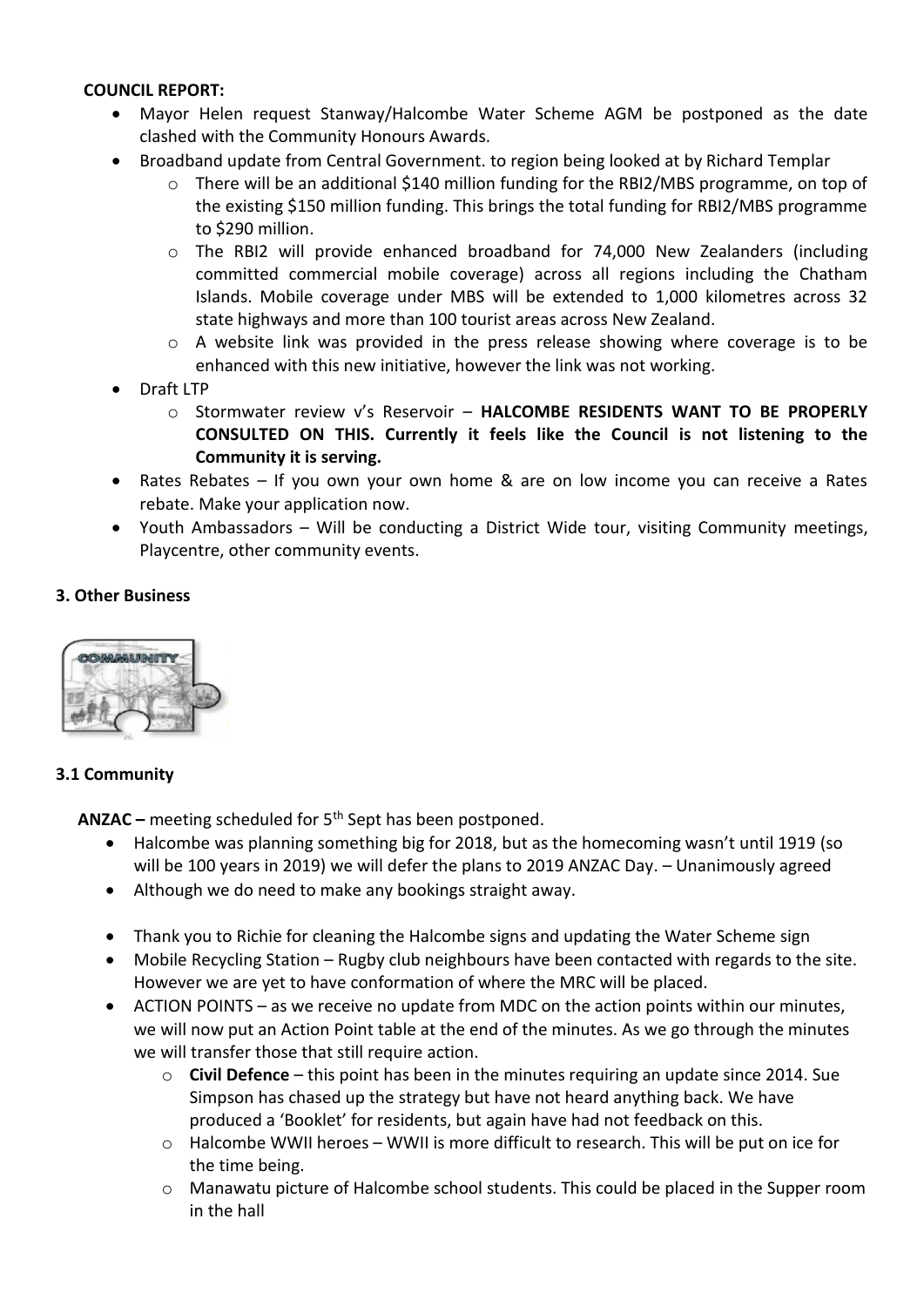

## **3.2 Environment**

#### **Walkway**

- Working Bee Scheduled for SUNDAY  $8^{TH}$  OCTOBER 2017 at 9am 1pm
- Rachel still to erect the new/corrected plaques and send a thank you plaque to RAL.



## **3.3 Village Heart**

- Railway Gate Rachel still to follow up on this.
- CBD Rachel to book a meeting with Brent Holmes for the next step in this process.
- Action point re: Jeff putting up Gary Dyer signs on the toilets (as Gary Dyer donated the paint). This action is to be removed as the signs provided were too big so free website advertising has been given for the last few years instead.

## **Hall and Sports ground**

- Booking for the hall we have received 3 for the next couple of months
- Fireplace update not heard back from Council this will be added to the Action Table.
- Lambing Docking this weekend / Gorse spraying in paddock required / Shearing will be Labour weekend
- Many thanks to Darryl for looking after the sheep.
- New Kitchen layout discussion:
	- o After visiting Newbury Hall Vicki & Teresa put forward ideas for the Halcombe kitchen and bar area. The HCDG liked the ideas. Next step is to get quotes and submit to the Halcombe Trust to apply for funds on behalf of the Hall.
	- o Carpeting and vinyl will also be added to the request



**3.4 Development**

- The Halcombe Community Trust has now submitted its documents to Charities Services.
- Payment Options for Capital Connection Fees not heard back from Council. Action table.
- Cell Phone coverage and landlines both providing huge challenegs for our community.
- Police:
	- $\circ$  There is a new number for non-urgent calls to police When will this be communicated to the community?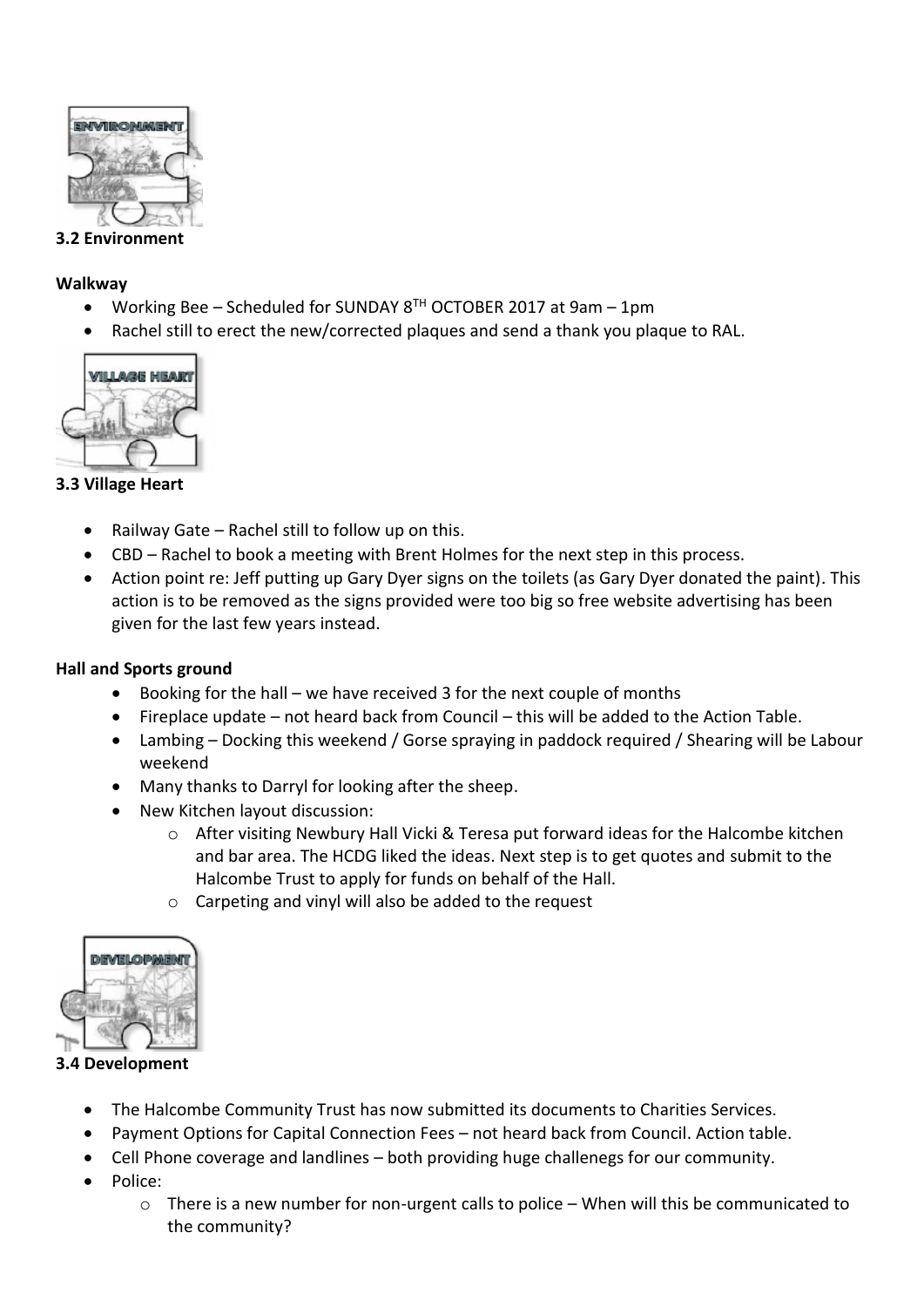- o Plans for the Feilding police restructure are going through despite community objections. These changes affect both Feilding and Rural areas.
- o The Police cheifs are saying there is still the same number of Police but they are just constantly out and about rather than being station based.
- o Need to become more reliant on the Neighbourhood Support and to be extra vigilant.
- o Neighbourhood Support AGM is on 26 Sept at 7pm in St Paul's Hall Feilding.
- o People are urged to report *anything suspicious* to 111 as statitics are what we need to ensure police numbers are kept in the area.
- Community Plan What is Halcombe's vision for the future?
	- o Meeting on Wed 27 Sept at 7.30pm in the Tavern
	- o Bring along any ideas
	- o Rachel to send out a call via Facebook / Email
- New street lights brighter but in a smaller area
- Roading
	- o Knorp Street culvert has been repaired.
	- o Tarseal between the '70' speed signs needs addressing as it is deteriorating badly (between the bottom of Knorp Street and the start of Hastings Street). Transaction # required.
	- Submission MDC Response to points put forward
		- o Kerbside Waste rejected
		- o Recycling approved
		- o Target education on Farm waste
		- $\circ$  Carry funds over to this year approved
		- o Drainage MDC/Horizon Survey 2017-2018
		- o Monteith Street parking approved (will go ahead Oct/Nov 2017)
		- o Road Safety no changes
		- o Halcombe Water Treatment \$22.5k treatment plant 2018-2028
		- o Village Infrastructure will not be pursued in 2017-2018 plan
- Letter from MDC re response to Halcombe submission
	- o The letter was too generic
	- o HCDG require specific and intelligent communication
	- o The letter did not explain 'Next Steps' in the process
- Horizons have not been spoken to re clearing out the Rangitawa Stream

# **3.5 OTHER ITEMS:**

- Stanway phone lines have been down every night. No dial tone from 6pm to 2am.
	- o Halcombe exchange requires updating
- Old shop next to the old Dairy has had a face lift with the old sign being erected. This looks fantastic and the owners should be praised for taking pride in the history of Halcombe – need to send them a 'Thank You' note.